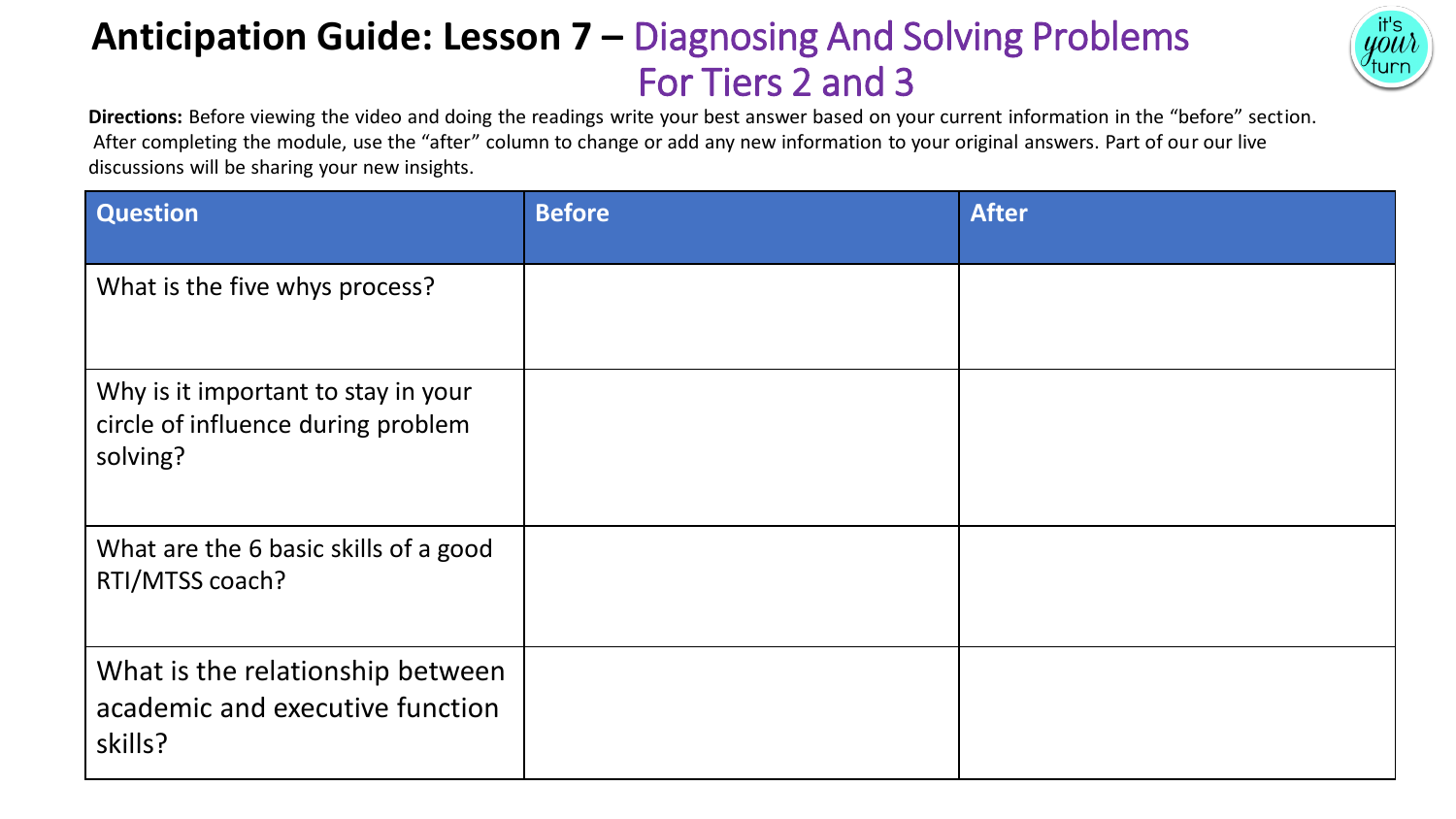### **Lesson 7: Diagnosing And Solving Problems For Tiers 2 and 3**

**Note-taking Directions**:

- In each of the left side boxes, note three or more things that you find interesting or important while watching the video or reading the book excerpt. Use *direct quotes, descriptions, or short summaries.*
- In the right side boxes, note your thoughts about the things you wrote on the left. *In general, these would be your own reflections, or questions.*
- **A minimum of three entries in each of the boxes** is required to fulfill the note-taking task. We will use this information as a launching point for our online discussions.

| Video 1: Diagnosing And Solving Problems For Tiers 2 and 3            | <b>Video: Questions or reflections</b>     |
|-----------------------------------------------------------------------|--------------------------------------------|
| 1.                                                                    |                                            |
| 2.                                                                    |                                            |
| 3.                                                                    |                                            |
|                                                                       |                                            |
| Reading 1: getting to the Hidden Cause with 5 Whys pp. 83 -86         | <b>Reading 1: Questions or reflections</b> |
| 1.                                                                    |                                            |
| 2.                                                                    |                                            |
| 3.                                                                    |                                            |
|                                                                       |                                            |
| Reading 2: Six Tips for Successful five Whys Conversations pp 86 - 89 | <b>Reading 2: Questions or reflections</b> |
| 1.                                                                    |                                            |
| 2.                                                                    |                                            |
| 3.                                                                    |                                            |
|                                                                       |                                            |

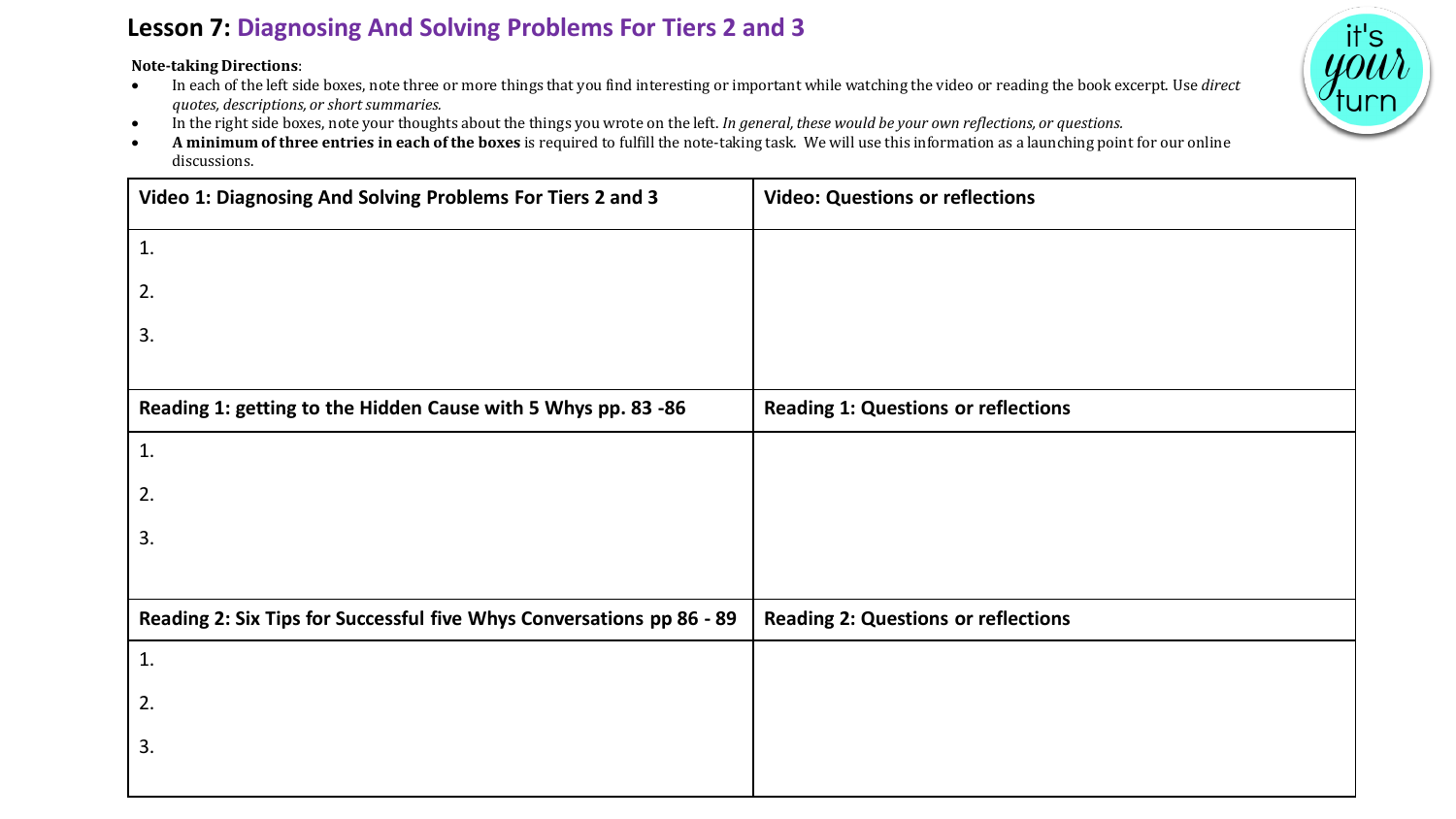### **5 Whys Coaching Conversation Guide – page 1 Form H**

**Date:** Teacher: Coach: Teacher: Student: **Purpose** To dig deeper into the root cause in order to design new learning opportunities. **Connect:** Tell me what progress has been made since the last time we talked? This starts the conversation on a positive note. (Examples of other questions: Best things he/she has accomplished; Most interesting new fact you've learned about this student, most helpful pattern you have observed, parent reaction to this plan, what the student thinks of the plan,… ) **Focus Concerns and 5 whys** to find the root cause. Academic Concern (in teacher's words) Root Cause from strength charts: Executive Function Concern (teacher's words) Root Cause from strength charts: **DATA Goal:** If you apply what you know to this situation, what could happen in 6 or fewer weeks? **Do**: If we teach to to a state of the state of the state of the state of the state of the state of the state of the state of the state of the state of the state of the state of the state of the state of the state of the s **Achieve**: We will see this outcome\_\_\_\_\_\_\_\_\_\_\_\_\_\_\_\_\_\_\_\_\_\_\_\_\_\_\_\_\_\_\_\_\_\_\_\_\_\_\_\_\_\_\_\_\_\_\_\_ **Time:** In weeks **Assessment of growth: \_\_\_\_\_\_\_** will go from \_\_\_\_\_\_\_\_\_\_\_\_\_\_\_\_\_\_\_\_\_\_\_ to \_\_\_\_\_\_\_\_ and from \_\_\_\_\_\_\_\_\_\_\_\_\_\_\_\_\_\_\_\_\_\_ to \_\_\_\_\_\_\_\_\_\_\_\_\_\_\_\_\_\_\_\_\_\_\_\_\_\_\_\_ 2 min. 20 min. 4 min.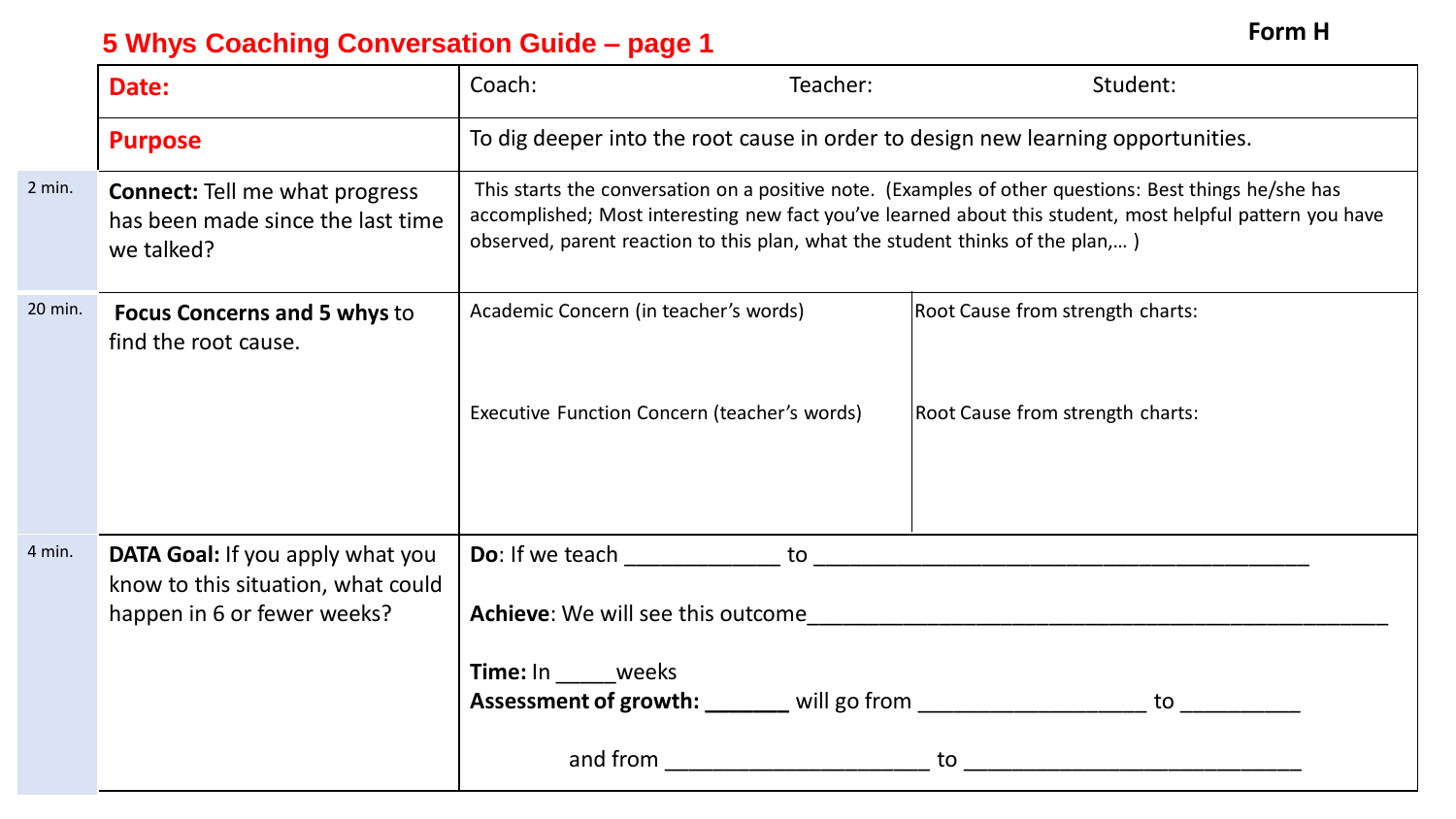## **Form I** 5 Whys Conversation: Academic Concern

Coach says 1. 2. 3. 4. 5. 6. Teacher says: 1. 2. 3. 4. 5. 6. Clarification Build your questions on the teacher's answer and use paraphrasing. Question starters: \* So, why does he…? \* What is interfering with…? \* What else could be causing…? \* What is it that makes \_\_\_ so hard for him? \* This happens because…? \* What do other students say or do in their heads that helps them with this? End with: • So are you saying that if we… Still not connecting to text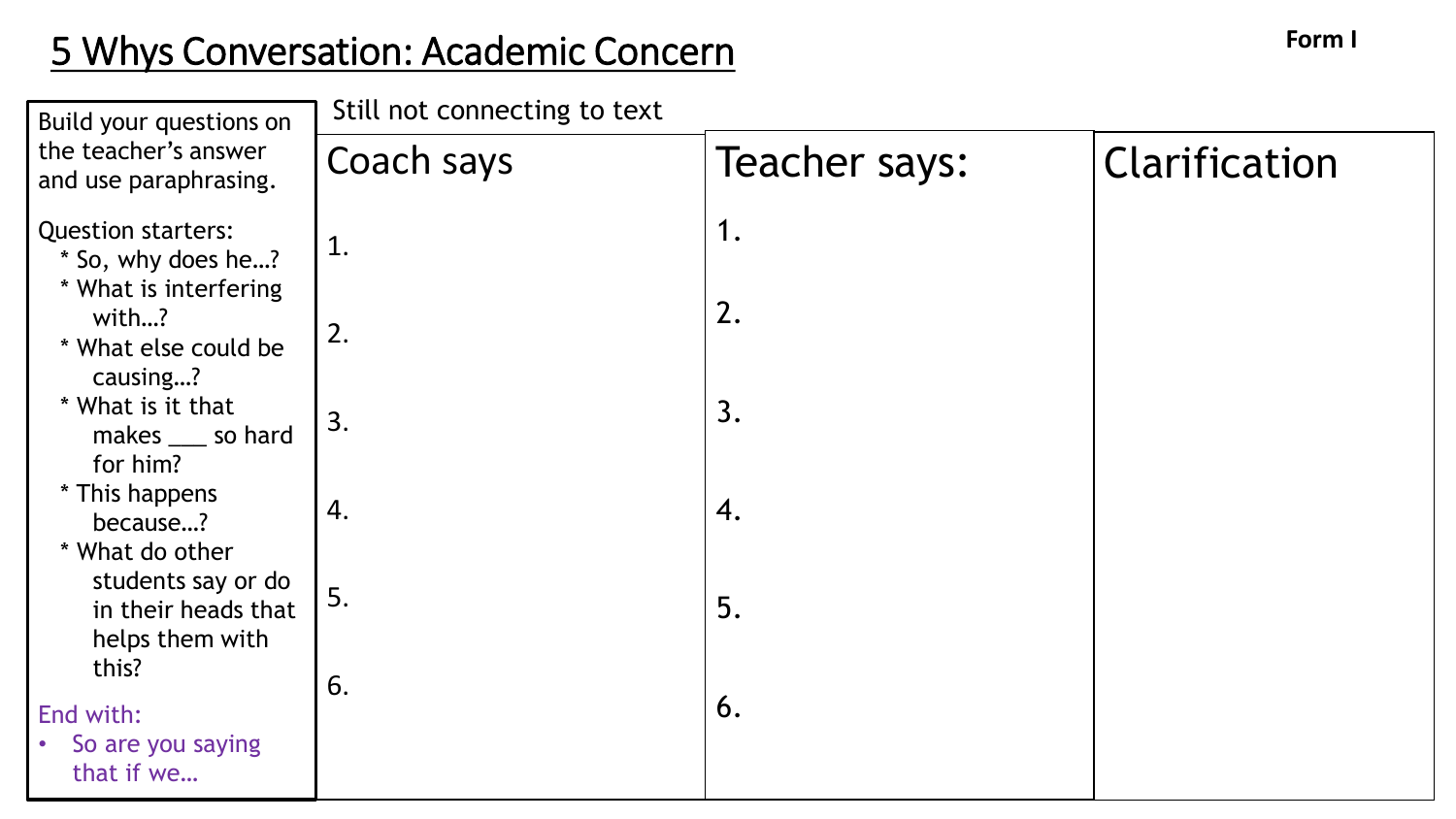|        | <b>5 Whys Coaching Conversation</b>                                                                                                                                                                                                                    | Page 2                        |                         |                             | Form H page 2                                   |
|--------|--------------------------------------------------------------------------------------------------------------------------------------------------------------------------------------------------------------------------------------------------------|-------------------------------|-------------------------|-----------------------------|-------------------------------------------------|
| 5 min. | <b>Share success stories: Ask the</b><br>teacher(s) to describe a time<br>when a student was successful<br>learning this skill.<br>1. What the student did<br>2. What you did that helped<br>3. What the parents did<br>4. What the other students did | Ideas from your success story |                         |                             | How does this strategy affect student thinking? |
| 5 min. | Design an action plan: Based<br>upon the story, what ideas fit this<br>student best?                                                                                                                                                                   | Things I will do              | Suggestions for parents |                             | Things the student will do                      |
| 4min.  | <b>Commit to action: What small</b><br>step will the teacher act on<br>tomorrow to move the plan<br>forward?<br>What will happen the next week?<br>How will this skill be monitored?                                                                   | How I will start tomorrow     |                         | How I will monitor progress |                                                 |